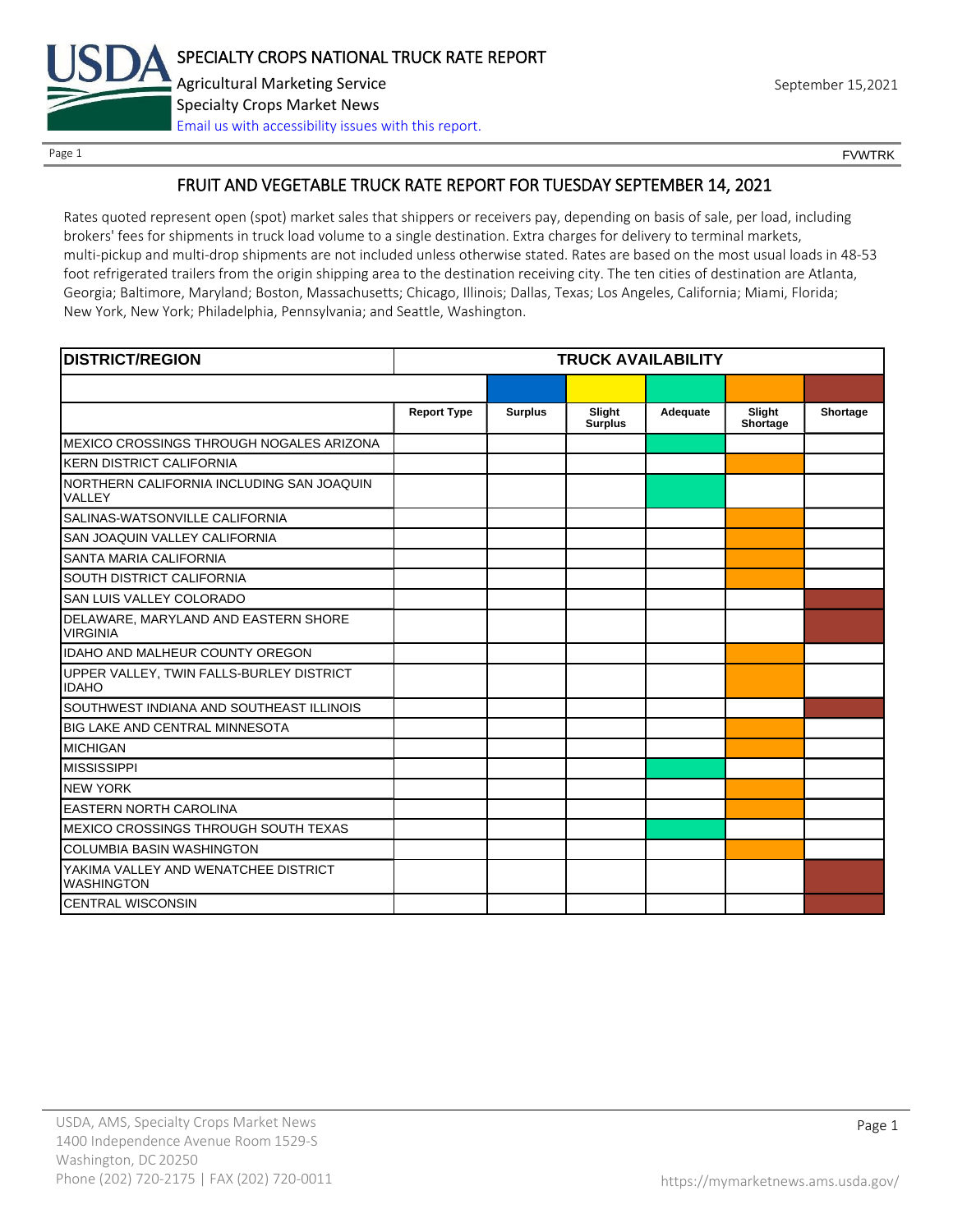

Page 2 FOUNTRK CONTROL CONTROL CONTROL CONTROL CONTROL CONTROL CONTROL CONTROL CONTROL CONTROL CONTROL CONTROL CONTROL CONTROL CONTROL CONTROL CONTROL CONTROL CONTROL CONTROL CONTROL CONTROL CONTROL CONTROL CONTROL CONTROL

# PRICES FOR TUESDAY SEPTEMBER 14, 2021

In areas where rates are based on package rates, per-load rates were derived by multiplying the package rate by the number of packages in the most usual load in a 48-53 foot trailer.

## PERCENTAGE OF CHANGE FROM TUESDAY SEPTEMBER 7, 2021 SHOWN IN ()

|                                                  | MEXICO CROSSINGS THROUGH NOGALES ARIZONA |                      |                                                                                                                         |            |  |  |
|--------------------------------------------------|------------------------------------------|----------------------|-------------------------------------------------------------------------------------------------------------------------|------------|--|--|
| --MANGOES                                        |                                          |                      |                                                                                                                         |            |  |  |
|                                                  |                                          |                      |                                                                                                                         |            |  |  |
| Los Angeles                                      | Adequate                                 | RANGE<br>900-1400    | <b>MOSTLY</b><br>1000-1200                                                                                              | $(+5)$     |  |  |
|                                                  |                                          |                      |                                                                                                                         |            |  |  |
| <b>KERN DISTRICT CALIFORNIA</b>                  |                                          |                      |                                                                                                                         |            |  |  |
| -- CARROTS AND GRAPES                            |                                          |                      |                                                                                                                         |            |  |  |
|                                                  |                                          | RANGE                | MOSTLY                                                                                                                  |            |  |  |
| Atlanta                                          | Slight Shortage                          | 8800-10600           | 9700-10400                                                                                                              | $(-1)$     |  |  |
| Baltimore                                        | Slight Shortage                          | 9900-12500           | 11500-12500                                                                                                             | $(-1)$     |  |  |
| Boston                                           | Slight Shortage                          | 10800-12700          | 11700-12300                                                                                                             | $(-1)$     |  |  |
| Dallas                                           | Slight Shortage                          | 5700-7300            | 6300-7000                                                                                                               | $(-1)$     |  |  |
| New York                                         | Slight Shortage                          | 10600-12200          | 11600-12200                                                                                                             | $(-1)$     |  |  |
| Philadelphia                                     | Slight Shortage                          | 10000-13500          | 10700-13000                                                                                                             | $(-1)$     |  |  |
| NORTHERN CALIFORNIA INCLUDING SAN JOAQUIN VALLEY |                                          |                      |                                                                                                                         |            |  |  |
|                                                  |                                          |                      |                                                                                                                         |            |  |  |
| --PEARS                                          |                                          |                      |                                                                                                                         |            |  |  |
|                                                  |                                          |                      |                                                                                                                         |            |  |  |
| Boston                                           |                                          | RANGE<br>10000-12000 | <b>MOSTLY</b><br>11500-11500                                                                                            |            |  |  |
| Los Angeles                                      | Adequate<br>Adequate                     | 1800-2450            |                                                                                                                         | (0)        |  |  |
| Philadelphia                                     | Adequate                                 | 11000-11000          |                                                                                                                         | (0)<br>(0) |  |  |
|                                                  |                                          |                      |                                                                                                                         |            |  |  |
| SALINAS-WATSONVILLE CALIFORNIA                   |                                          |                      |                                                                                                                         |            |  |  |
| <b>ROMAINE</b>                                   |                                          |                      | --BROCCOLI, CAULIFLOWER, CELERY, LETTUCE, BOSTON, LETTUCE, GREEN LEAF, LETTUCE, ICEBERG, LETTUCE, RED LEAF AND LETTUCE, |            |  |  |
|                                                  |                                          | RANGE                | <b>MOSTLY</b>                                                                                                           |            |  |  |
| Atlanta                                          | Slight Shortage                          | 7500-9900            | 9200-9900                                                                                                               | $(-1)$     |  |  |
| Baltimore                                        | Slight Shortage                          | 10300-11700          | 10700-11200                                                                                                             | $(-1)$     |  |  |
| Boston                                           | Slight Shortage                          | 10600-12800          | 11800-12200                                                                                                             | (0)        |  |  |

|                  |                 | <b>IMITUL</b> | IVIOJILI    |        |
|------------------|-----------------|---------------|-------------|--------|
| Atlanta          | Slight Shortage | 7500-9900     | 9200-9900   | $(-1)$ |
| <b>Baltimore</b> | Slight Shortage | 10300-11700   | 10700-11200 | $(-1)$ |
| Boston           | Slight Shortage | 10600-12800   | 11800-12200 | (0)    |
| Chicago          | Slight Shortage | 7500-9000     | 8500-9000   | $(-1)$ |
| Dallas           | Slight Shortage | 6000-7500     | 7000-7500   | $(-1)$ |
| Miami            | Slight Shortage | 10400-12100   | 10900-11300 | (0)    |
| Philadelphia     | Slight Shortage | 10200-11800   | 10700-11400 | $(-1)$ |
|                  |                 |               |             |        |

USDA, AMS, Specialty Crops Market News **Page 2** 1400 Independence Avenue Room 1529-S Washington, DC 20250 Phone (202) 720-2175 | FAX (202) 720-0011 <https://mymarketnews.ams.usda.gov/>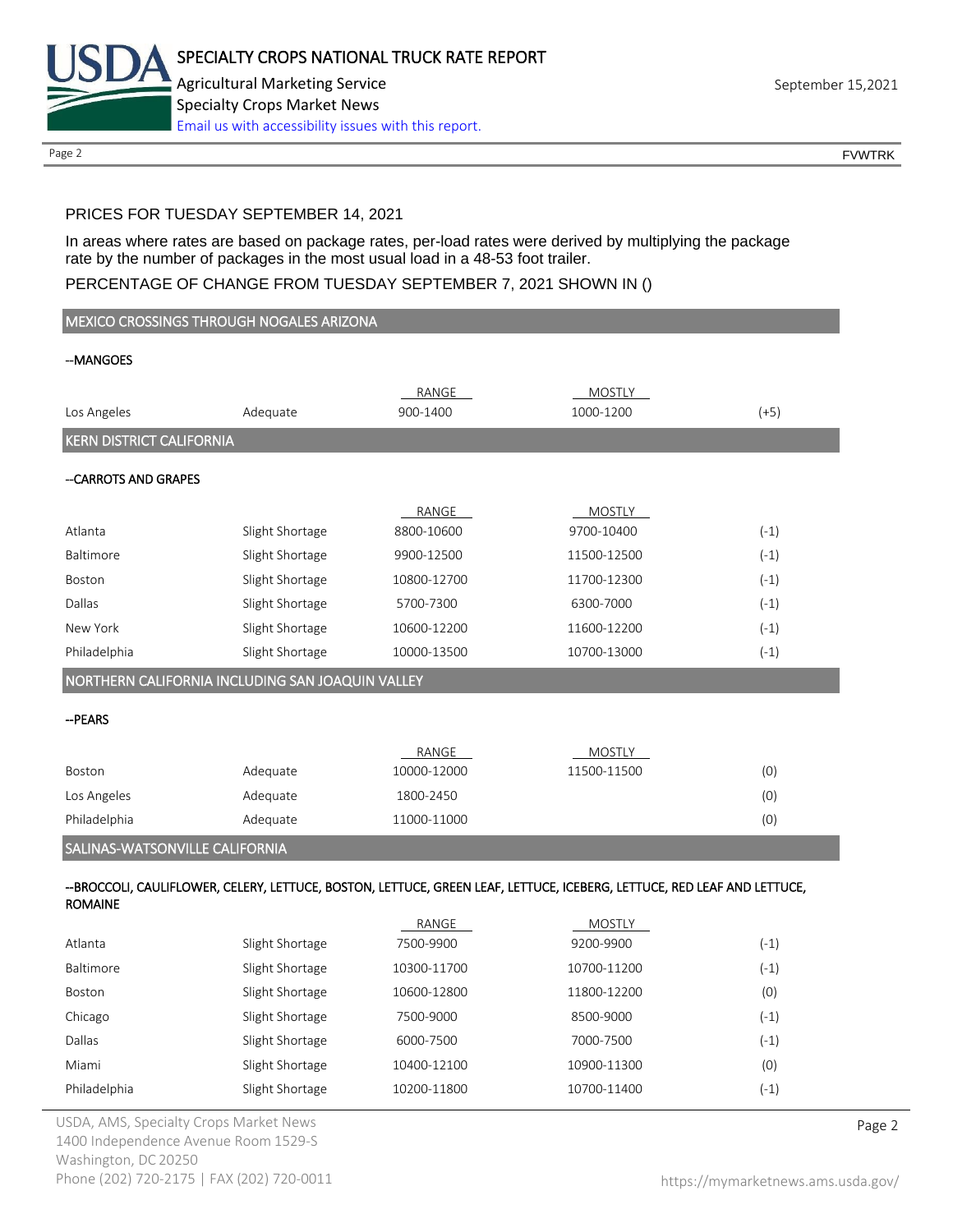

Agricultural Marketing Service **September 15,2021** September 15,2021 Specialty Crops Market News [Email us with accessibility issues with this report.](mailto:mars@ams.usda.gov?subject=508%20Inquiry/Report)

Page 3 FOUNTRK And the set of the set of the set of the set of the set of the set of the set of the set of the set of the set of the set of the set of the set of the set of the set of the set of the set of the set of the s

# SAN JOAQUIN VALLEY CALIFORNIA

|           |                 | RANGE      | MOSTLY     |      |
|-----------|-----------------|------------|------------|------|
| Atlanta   | Slight Shortage | 8300-9000  | 8500-8700  | (0)  |
| Baltimore | Slight Shortage | 9600-10200 | 9800-10000 | (+2) |
| Chicago   | Slight Shortage | 7500-8800  | 7900-8400  | (0)  |
| Dallas    | Slight Shortage | 6700-7500  | 6800-7200  | (+1) |

### SANTA MARIA CALIFORNIA

### --LETTUCE, GREEN LEAF, LETTUCE, ICEBERG, LETTUCE, RED LEAF, LETTUCE, ROMAINE, BROCCOLI, CAULIFLOWER AND CELERY

|              |                 | RANGE       | <b>MOSTLY</b> |        |
|--------------|-----------------|-------------|---------------|--------|
| Atlanta      | Slight Shortage | 8400-10000  | 8900-9600     | $(-1)$ |
| Baltimore    | Slight Shortage | 10400-11600 | 10400-11400   | $(-1)$ |
| Boston       | Slight Shortage | 11300-12900 | 12100-12800   | (0)    |
| Chicago      | Slight Shortage | 7100-8900   | 7300-8000     | $(-1)$ |
| Dallas       | Slight Shortage | 5800-7400   | 6300-6900     | $(-1)$ |
| New York     | Slight Shortage | 10500-12300 | 11100-12000   | $(-1)$ |
| Philadelphia | Slight Shortage | 10100-11700 | 10700-11600   | $(-1)$ |

SOUTH DISTRICT CALIFORNIA

### --AVOCADOS, GRAPEFRUIT, LEMONS AND ORANGES

|               |                 | RANGE       | <b>MOSTLY</b> |        |
|---------------|-----------------|-------------|---------------|--------|
| Atlanta       | Slight Shortage | 7800-8800   | 8100-8500     | (+1)   |
| Baltimore     | Slight Shortage | 9600-10400  | 9700-10100    | $(+1)$ |
| <b>Boston</b> | Slight Shortage | 10100-11000 | 10300-10600   | (0)    |
| Chicago       | Slight Shortage | 7300-8300   | 7500-7900     | (+1)   |
| Miami         | Slight Shortage | 9800-10600  | 10100-10500   | (0)    |
| New York      | Slight Shortage | 9900-10800  | 10100-10500   | (0)    |
| Philadelphia  | Slight Shortage | 9600-10500  | 9800-10200    | $(+1)$ |
| Seattle       | Slight Shortage | 5100-6400   | 5300-5700     | (+1)   |

## SAN LUIS VALLEY COLORADO

### --POTATOES

|           |          | RANGE     | MOSTLY |     |
|-----------|----------|-----------|--------|-----|
| Atlanta   | Shortage | 3600-3825 |        | (0) |
| Baltimore | Shortage | 5625-6075 |        | (0) |
| Boston    | Shortage | 5850-5975 |        | (0) |
| Chicago   | Shortage | 2925-3150 |        | (0) |

USDA, AMS, Specialty Crops Market News **Page 3** 1400 Independence Avenue Room 1529-S Washington, DC 20250 Phone (202) 720-2175 | FAX (202) 720-0011 <https://mymarketnews.ams.usda.gov/>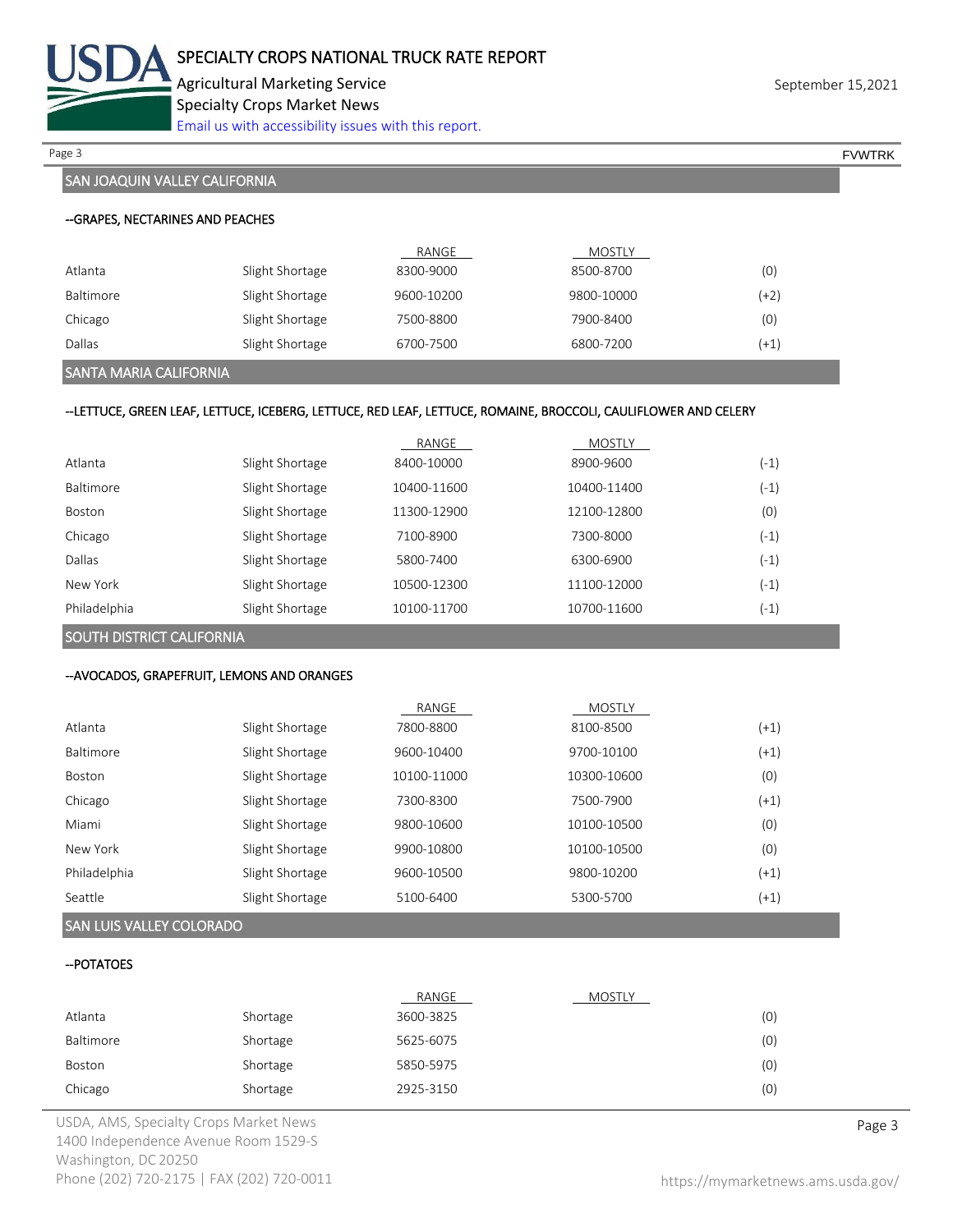

# SPECIALTY CROPS NATIONAL TRUCK RATE REPORT

Agricultural Marketing Service **September 15,2021** September 15,2021

Specialty Crops Market News

[Email us with accessibility issues with this report.](mailto:mars@ams.usda.gov?subject=508%20Inquiry/Report)

| Page 4       |          |           | <b>FVWTRK</b> |
|--------------|----------|-----------|---------------|
| Dallas       | Shortage | 2250-2475 | (0)           |
| New York     | Shortage | 5850-6300 | (0)           |
| Philadelphia | Shortage | 5850-6300 | (0)           |

# DELAWARE, MARYLAND AND EASTERN SHORE VIRGINIA

### --CANTALOUPES AND WATERMELONS

|                                        |          | RANGE     | <b>MOSTLY</b> |         |
|----------------------------------------|----------|-----------|---------------|---------|
| Atlanta                                | Shortage | 2800-3000 |               | $(-11)$ |
| <b>Baltimore</b>                       | Shortage | 1000-1100 |               | $(+5)$  |
| Boston                                 | Shortage | 2500-2600 |               | $(-6)$  |
| Chicago                                | Shortage | 2300-2500 |               | $(+14)$ |
| New York                               | Shortage | 1500-1700 |               | (0)     |
| Philadelphia                           | Shortage | 1200-1200 |               | (0)     |
| <b>IDAHO AND MALHEUR COUNTY OREGON</b> |          |           |               |         |

# --ONIONS, DRY

|              |                 | RANGE     | <b>MOSTLY</b> |     |
|--------------|-----------------|-----------|---------------|-----|
| Atlanta      | Slight Shortage | 6588-7225 |               | (0) |
| Baltimore    | Slight Shortage | 6800-7650 |               | (0) |
| Boston       | Slight Shortage | 8075-8500 |               | (0) |
| Chicago      | Slight Shortage | 4888-5525 |               | (0) |
| Dallas       | Slight Shortage | 5100-5950 |               | (0) |
| Los Angeles  | Slight Shortage | 2125-2550 |               | (0) |
| Miami        | Slight Shortage | 8288-8713 |               | (0) |
| New York     | Slight Shortage | 7650-8288 |               | (0) |
| Philadelphia | Slight Shortage | 7225-7650 |               | (0) |

# UPPER VALLEY, TWIN FALLS-BURLEY DISTRICT IDAHO

## --POTATOES

|                  |                 | RANGE     | <b>MOSTLY</b> |     |
|------------------|-----------------|-----------|---------------|-----|
| Atlanta          | Slight Shortage | 4888-5313 |               | (0) |
| <b>Baltimore</b> | Slight Shortage | 6375-6800 |               | (0) |
| <b>Boston</b>    | Slight Shortage | 7000-8500 |               | (0) |
| Chicago          | Slight Shortage | 3600-4250 |               | (0) |
| Dallas           | Slight Shortage | 4038-4500 | 4250-4250     | (0) |
| Los Angeles      | Slight Shortage | 2300-2500 |               | (0) |
| Miami            | Slight Shortage | 7500-8000 |               | (0) |
| New York         | Slight Shortage | 6800-7225 |               | (0) |
| Philadelphia     | Slight Shortage | 6800-7000 |               | (0) |

USDA, AMS, Specialty Crops Market News **Page 4** 1400 Independence Avenue Room 1529-S Washington, DC 20250 Phone (202) 720-2175 | FAX (202) 720-0011 <https://mymarketnews.ams.usda.gov/>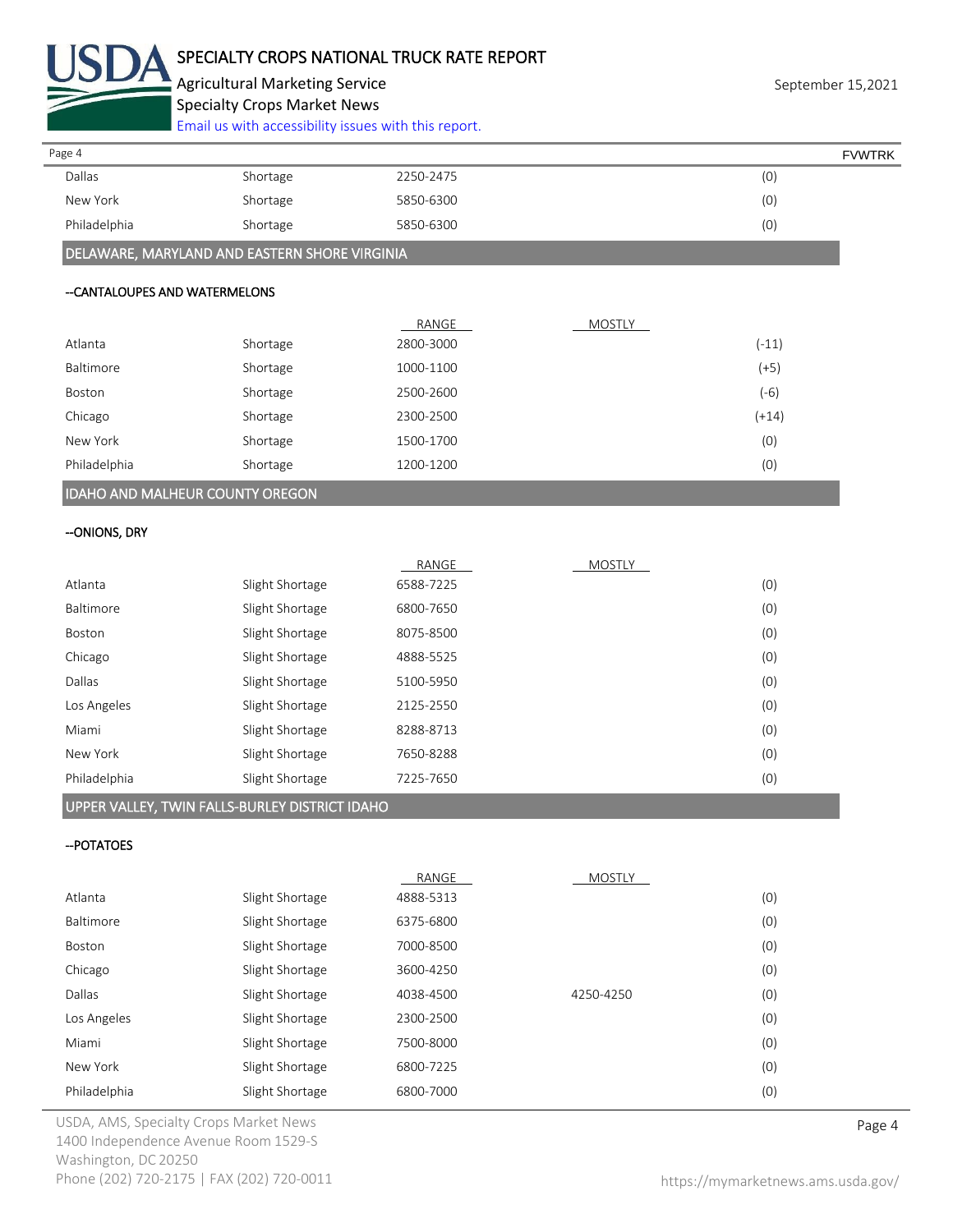

Agricultural Marketing Service **September 15,2021** September 15,2021 Specialty Crops Market News [Email us with accessibility issues with this report.](mailto:mars@ams.usda.gov?subject=508%20Inquiry/Report)

Page 5 FOUNTRK And the set of the set of the set of the set of the set of the set of the set of the set of the set of the set of the set of the set of the set of the set of the set of the set of the set of the set of the s

# SOUTHWEST INDIANA AND SOUTHEAST ILLINOIS

### --WATERMELONS

|                                       |                 | RANGE     | <b>MOSTLY</b> |                  |
|---------------------------------------|-----------------|-----------|---------------|------------------|
| Chicago                               | Shortage        | 1600-1700 |               | (0)              |
| <b>BIG LAKE AND CENTRAL MINNESOTA</b> |                 |           |               |                  |
| -- POTATOES                           |                 |           |               |                  |
|                                       |                 | RANGE     | <b>MOSTLY</b> |                  |
| Atlanta                               | Slight Shortage | 4300-5160 | 4730          | (0)              |
| Boston                                | Slight Shortage | 5590-6020 | 6020          | (0)              |
| Chicago                               | Slight Shortage | 1720-2365 | 2150-2365     | (0)              |
| Dallas                                | Slight Shortage | 3010-4300 | 3400-3870     | (0)              |
| Miami                                 | Slight Shortage | 6020-6450 | 6450          | (0)              |
| New York                              | Slight Shortage | 5590-6020 |               | (0)              |
| Philadelphia                          | Slight Shortage | 4300-5375 | 5160-5375     | (0)              |
| <b>MICHIGAN</b>                       |                 |           |               |                  |
| --CUCUMBERS                           |                 |           |               |                  |
|                                       |                 | RANGE     | <b>MOSTLY</b> |                  |
| Atlanta                               | Slight Shortage | 3100-3300 |               | $\left( \right)$ |
| Baltimore                             | Slight Shortage | 3000-3100 | 3000-3000     | $\left( \right)$ |
| Chicago                               | Slight Shortage | 1000-1100 |               | $\left( \right)$ |
| Dallas                                | Slight Shortage | 3000-3100 |               | $\left( \right)$ |
| New York                              | Slight Shortage | 3500-3600 |               | $\left(\right)$  |
| Philadelphia                          | Slight Shortage | 3300-3500 | 3300-3400     | $\left( \right)$ |
| -SQUASH                               |                 |           |               |                  |
|                                       |                 | RANGE     | <b>MOSTLY</b> |                  |
| Atlanta                               | Slight Shortage | 3100-3300 | 3100-3200     | $\left( \right)$ |
| Baltimore                             | Slight Shortage | 3000-3100 | 3000-3000     | $\left( \right)$ |
| Chicago                               | Slight Shortage | 1000-1100 |               | $\left(\right)$  |
| Dallas                                | Slight Shortage | 3000-3100 |               | $\left(\right)$  |
| New York                              | Slight Shortage | 3500-3600 | 3500-3500     | $\left(\right)$  |
| <b>MISSISSIPPI</b>                    |                 |           |               |                  |
| --SWEET POTATOES                      |                 |           |               |                  |
|                                       |                 | RANGE     | <b>MOSTLY</b> |                  |
| Atlanta                               | Adequate        | 1300-1600 |               | (0)              |
| Chicago                               | Adequate        | 1800-2600 | 2000-2400     | (0)              |

USDA, AMS, Specialty Crops Market News **Page 5** 1400 Independence Avenue Room 1529-S Washington, DC 20250 Phone (202) 720-2175 | FAX (202) 720-0011 <https://mymarketnews.ams.usda.gov/>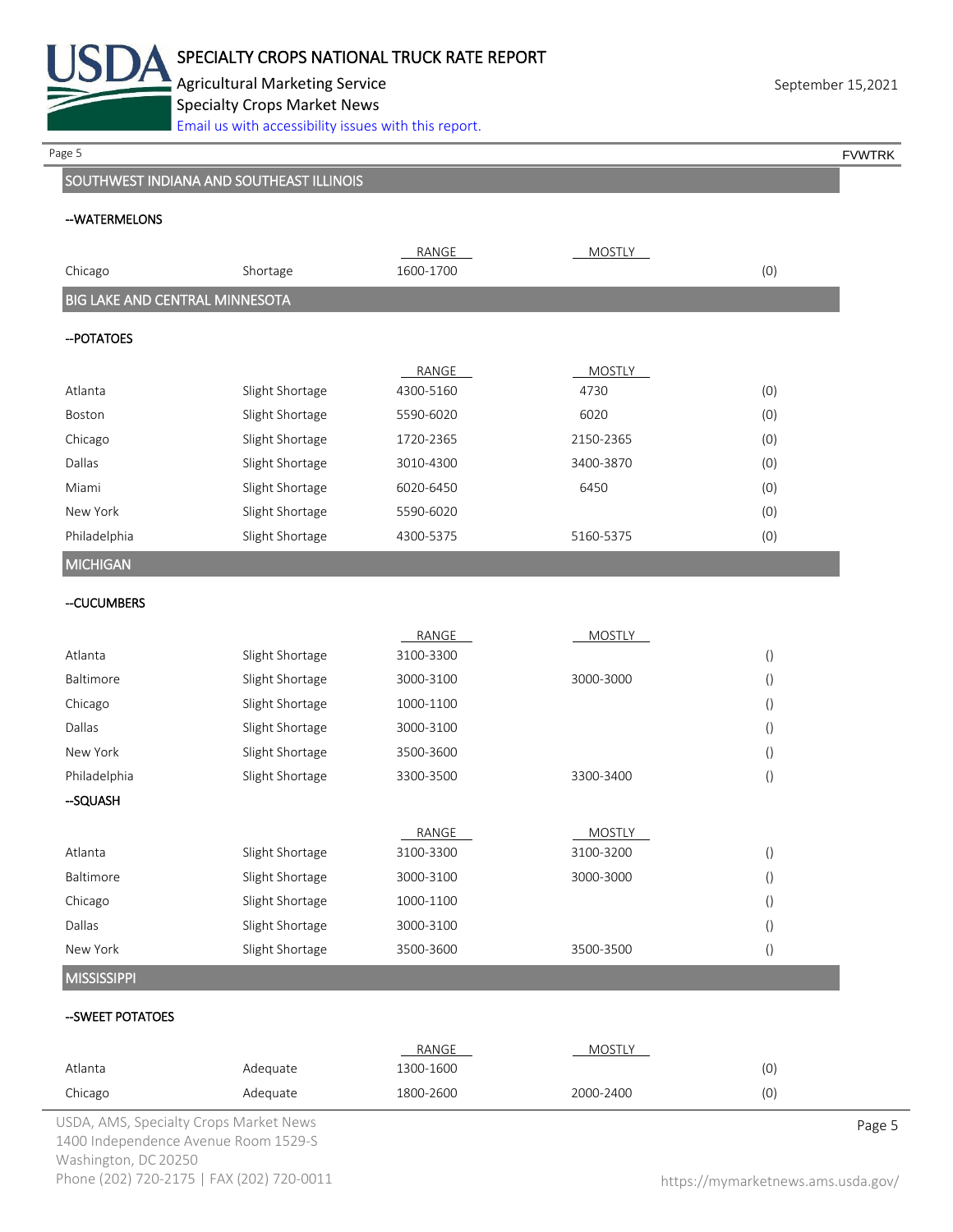

# SPECIALTY CROPS NATIONAL TRUCK RATE REPORT

Agricultural Marketing Service **September 15,2021** September 15,2021 Specialty Crops Market News

[Email us with accessibility issues with this report.](mailto:mars@ams.usda.gov?subject=508%20Inquiry/Report)

| Page 6<br>Dallas              | Adequate        | 2200-2800 | 2600-2800     | (0) |
|-------------------------------|-----------------|-----------|---------------|-----|
| <b>NEW YORK</b>               |                 |           |               |     |
| --APPLES                      |                 |           |               |     |
|                               |                 | RANGE     | <b>MOSTLY</b> |     |
| Atlanta                       | Slight Shortage | 3500-4000 |               | (0) |
| Baltimore                     | Slight Shortage | 1700-1700 |               | (0) |
| Boston                        | Slight Shortage | 2300-3000 | 2500-2800     | (0) |
| Miami                         | Slight Shortage | 5500-6000 |               | (0) |
| New York                      | Slight Shortage | 1800-2100 |               | (0) |
| Philadelphia                  | Slight Shortage | 1700-2500 |               | (0) |
| <b>EASTERN NORTH CAROLINA</b> |                 |           |               |     |
| -- SWEET POTATOES             |                 |           |               |     |
|                               |                 | RANGE     | MOSTLY        |     |
| Atlanta                       | Slight Shortage | 2500-2500 |               | (0) |
| Baltimore                     | Slight Shortage | 2000-2500 |               | (0) |
| Boston                        | Slight Shortage | 3000-4000 |               | (0) |
|                               | Slight Shortage | 3500-3500 |               | (0) |
|                               |                 |           |               | (0) |
|                               | Slight Shortage | 3000-3000 |               |     |
| Chicago<br>Miami<br>New York  | Slight Shortage | 2500-3000 |               | (0) |

#### --PEPPERS, ANAHEIM, PEPPERS, BELL TYPE, PEPPERS, HABANERO, PEPPERS, JALAPENO, PEPPERS, POBLANO, PEPPERS, SERRANO, TOMATOES, GRAPE TYPE, TOMATOES, PLUM TYPE, BROCCOLI, CARROTS, CHAYOTE, CILANTRO, CUCUMBERS, LIMES, MANGOES, PAPAYA, PINEAPPLES, TOMATILLOS, TOMATOES AND WATERMELONS

|                                  |          | RANGE     | <b>MOSTLY</b> |        |  |
|----------------------------------|----------|-----------|---------------|--------|--|
| Atlanta                          | Adequate | 3400-3600 |               | $(-4)$ |  |
| <b>Baltimore</b>                 | Adequate | 5000-5600 | 5300-5400     | $(+4)$ |  |
| <b>Boston</b>                    | Adequate | 6000-6500 | 6300-6400     | $(+3)$ |  |
| Chicago                          | Adequate | 3400-3900 | 3500-3600     | (-8)   |  |
| Dallas                           | Adequate | 1500-1800 | 1600-1700     | (0)    |  |
| Los Angeles                      | Adequate | 3300-3500 |               | $(+5)$ |  |
| Miami                            | Adequate | 4000-4600 | 4200-4300     | (-4)   |  |
| New York                         | Adequate | 6000-6300 | 6100-6200     | $(+5)$ |  |
| Philadelphia                     | Adequate | 5400-5800 | 5600-5700     | $(+4)$ |  |
| Seattle                          | Adequate | 6000-6400 | 6200-6300     | $(+6)$ |  |
| <b>COLUMBIA BASIN WASHINGTON</b> |          |           |               |        |  |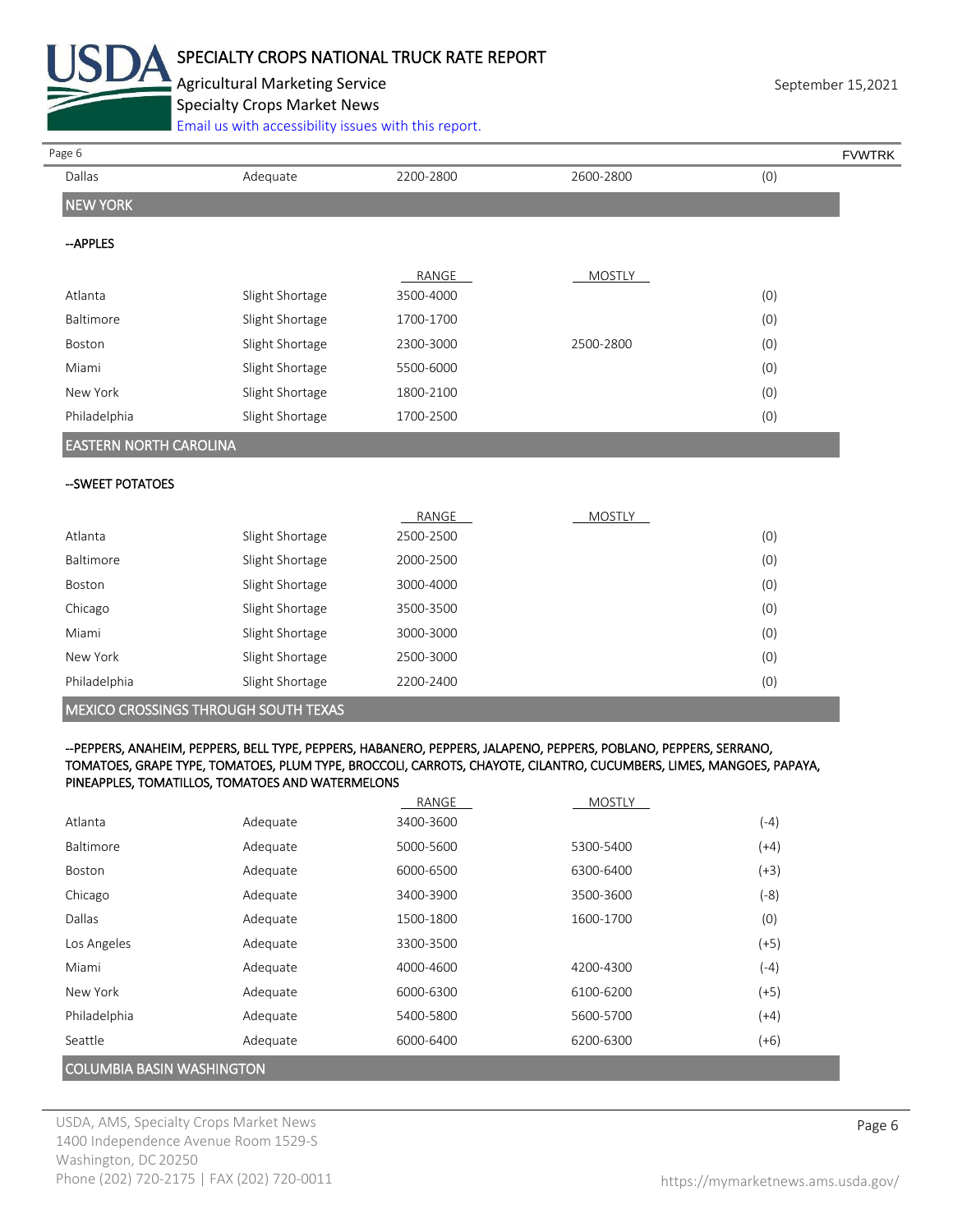

Agricultural Marketing Service **September 15,2021** September 15,2021 Specialty Crops Market News

[Email us with accessibility issues with this report.](mailto:mars@ams.usda.gov?subject=508%20Inquiry/Report)

Page 7 FOUNTRK And the set of the set of the set of the set of the set of the set of the set of the set of the set of the set of the set of the set of the set of the set of the set of the set of the set of the set of the s

| --ONIONS, DRY AND POTATOES                      |                 |           |        |     |  |  |
|-------------------------------------------------|-----------------|-----------|--------|-----|--|--|
|                                                 |                 | RANGE     | MOSTLY |     |  |  |
| Atlanta                                         | Slight Shortage | 6650-7600 |        | (0) |  |  |
| Dallas                                          | Slight Shortage | 5600-6300 |        | (0) |  |  |
| Los Angeles                                     | Slight Shortage | 2300-2700 |        | (0) |  |  |
| Miami                                           | Slight Shortage | 8600-9000 |        | (0) |  |  |
| New York                                        | Slight Shortage | 8200-9000 |        | (0) |  |  |
| YAKIMA VALLEY AND WENATCHEE DISTRICT WASHINGTON |                 |           |        |     |  |  |

### --APPLES, BLUEBERRIES AND PEARS

|              |          | RANGE     | <b>MOSTLY</b> |        |
|--------------|----------|-----------|---------------|--------|
| Atlanta      | Shortage | 7600-8600 | 7800-8400     | $(+1)$ |
| Baltimore    | Shortage | 8200-9300 | 8300-8900     | $(+1)$ |
| Boston       | Shortage | 8700-9700 | 8900-9300     | $(+1)$ |
| Chicago      | Shortage | 6200-7200 | 6500-6800     | $(+1)$ |
| Dallas       | Shortage | 6200-7000 | 6400-6600     | $(+2)$ |
| Los Angeles  | Shortage | 2100-2800 | 2300-2700     | (0)    |
| Miami        | Shortage | 9100-9800 | 9200-9600     | $(+1)$ |
| New York     | Shortage | 8600-9700 | 8900-9300     | $(+1)$ |
| Philadelphia | Shortage | 8200-9300 | 8200-8600     | (0)    |
| Seattle      | Shortage | 900-1500  | 1200-1350     | $(+2)$ |

### CENTRAL WISCONSIN

### --POTATOES

|                  |          | RANGE     | <b>MOSTLY</b> |     |
|------------------|----------|-----------|---------------|-----|
| Atlanta          | Shortage | 4250-5100 |               | (0) |
| <b>Baltimore</b> | Shortage | 5100-5525 |               | (0) |
| Boston           | Shortage | 5100-5950 | 5525-5950     | (0) |
| Chicago          | Shortage | 1063-1200 |               | (0) |
| Miami            | Shortage | 5950-6800 | 6000-6000     | (0) |
| New York         | Shortage | 5100-5950 | 5525-5950     | (0) |
| Philadelphia     | Shortage | 5100-5525 |               | (0) |